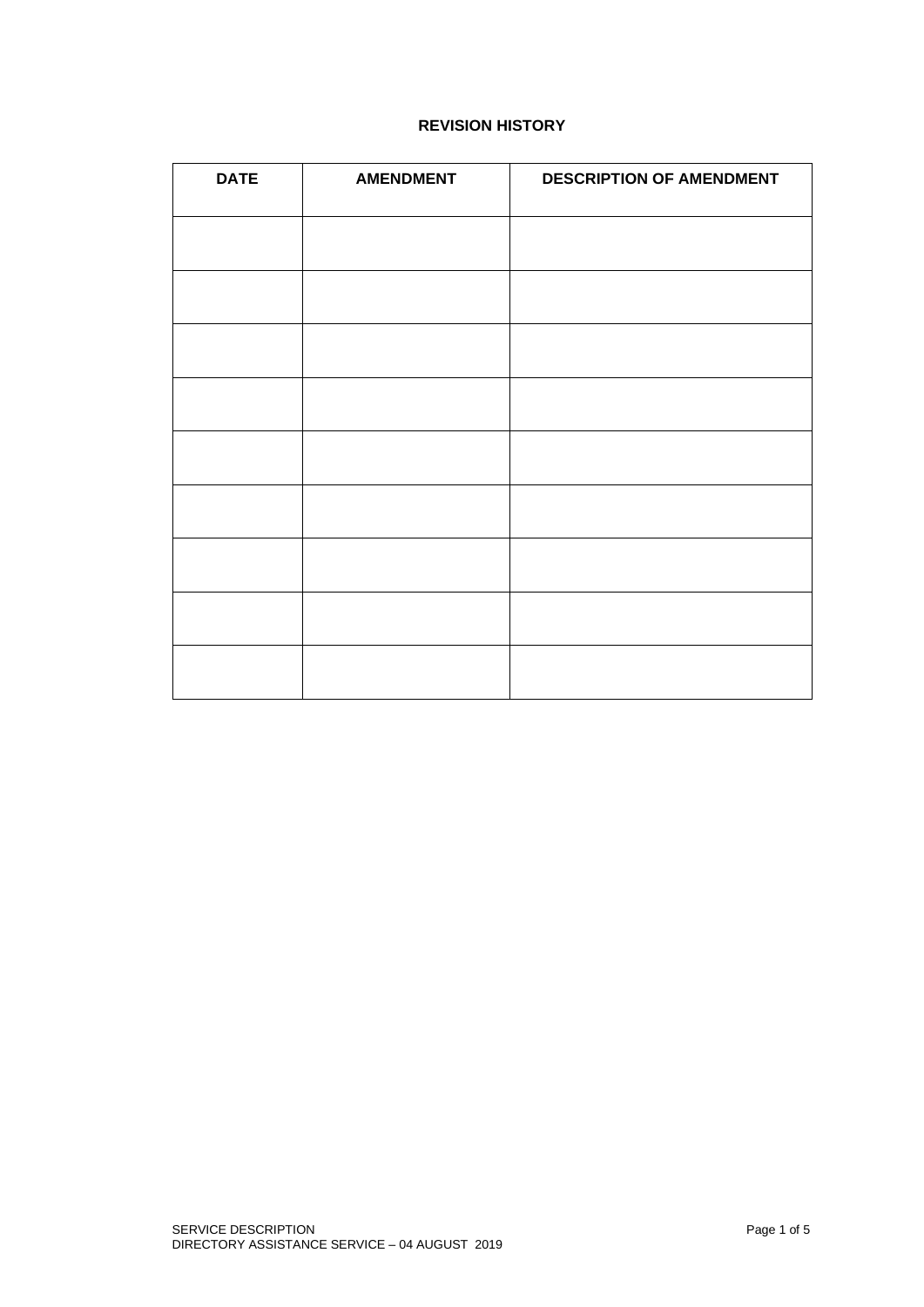### **SERVICE DESCRIPTION 2-2: DIRECTORY ASSISTANCE SERVICE**

#### **1 THE SERVICE**

The Directory Assistance Service is a service provided by Batelco to Access Seeker Customers to provide them with access to a Batelco operator to obtain information about Listed Numbers.

**Available to:** Public telecommunications operator with an individual NFL or MNO licence and one or more interconnection links with Batelco.

**Traffic:** Telephone Calls which originate on the Access Seeker's network and are made to the Batelco directory operators.

**Reciprocal Service:** Not required.

#### **2 DEFINITIONS**

Capitalised terms not defined in this Service Description are defined in the Dictionary. Terms defined in this Service Description are specific to it.

**Access Provider** means Batelco

**Access Seeker** means the Licensed operator of the PSTN Network or Mobile Network directly connecting the PSTN Number or Mobile Number from which the Directory Assistance Call is made.

**Calling Party** means an Access Seeker Customer who initiates a Directory Assistance Call from the Access Seeker's Network.

#### **Directory Assistance** means:

- (a) for a call to the 181 service, assistance by an operator at the Batelco Directory Assistance Call Centre to provide a Calling Party with one requested Listed Number, verbally or using an electronic voice response and
- (b) for a call to the 188 service from a Mobile Number, assistance as in paragraph (a), together with an SMS Message consisting of the Listed Number.

**Directory Assistance Call** means a call to the Directory Assistance Call Centre from the Calling Party.

**Directory Assistance Call Centre** means the call centre operated by the Access Provider for the purpose of providing the National Directory Assistance Service.

**Directory Assistance Access Number** means a number publicised by Batelco as a number at which subscribers can contact Batelco for Directory Assistance, and includes the numbers 181 and 188.

**Listed Number** means a PSTN Number or a Mobile Number which is not identified in Batelco's Directory Assistance database as an Ex-Directory Number; or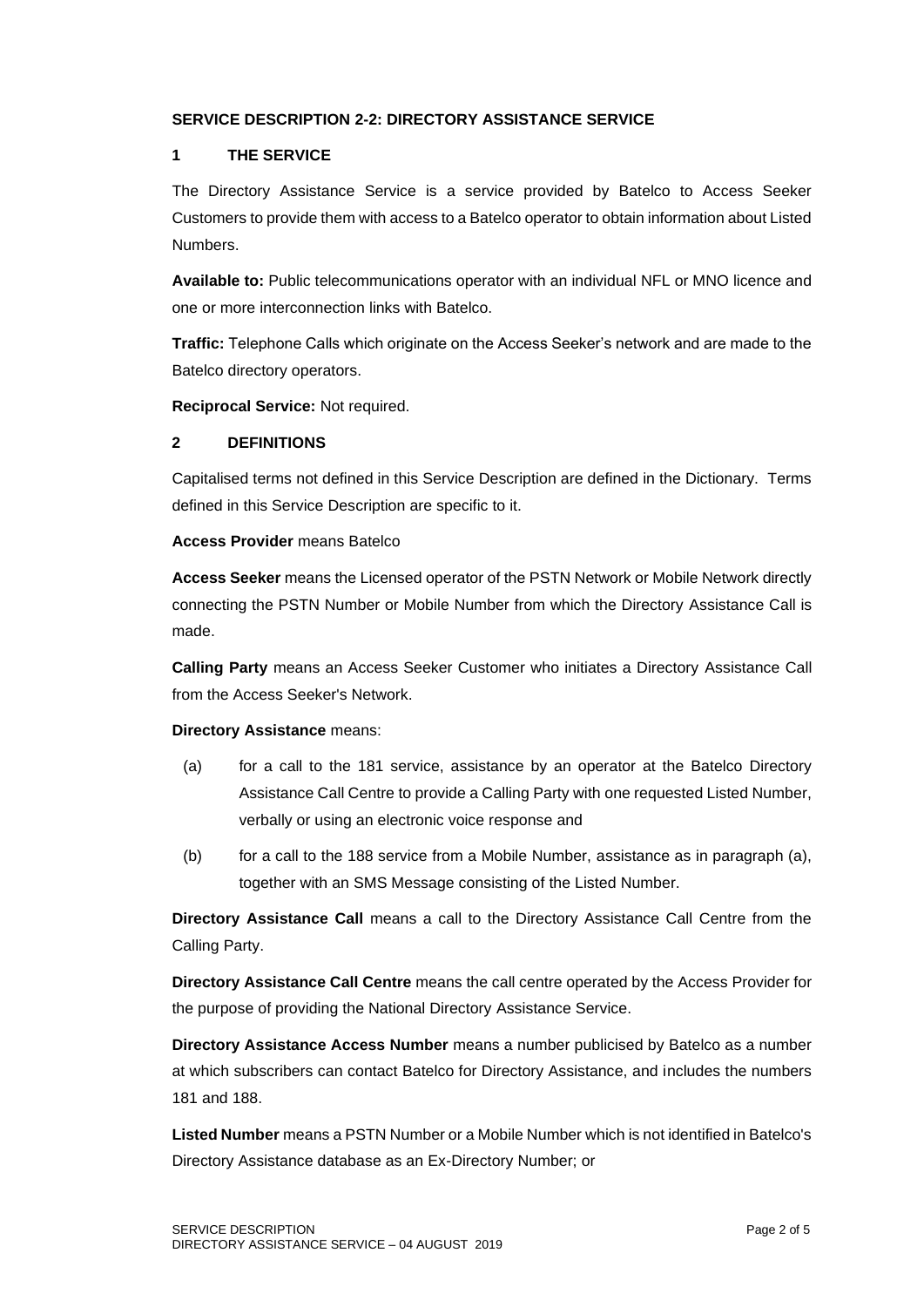(c) Ex-Directory Number has the meaning given in the Service Description of the Directory Listing Service.

### **3 TERMS**

#### **3.1 Access Provider**

Batelco is the Access Provider.

#### **3.2 Prerequisites**

Batelco shall not be obliged to supply the Directory Assistance Service unless and until:

- (a) either the In-Span Interconnect Link Service or the CSI Link Service is provisioned;
- (b) the parties have established a Point of Interconnection at which the parties agree the Access Seeker shall handover Directory Assistance Calls to Batelco; and
- (c) the parties have successfully completed any pre-commissioning testing requirements set out in the Joint Working Manual,

#### **3.3 Handover**

The Access Seeker must hand over Directory Assistance Calls to Batelco:

- (a) at an agreed Point of Interconnection; and
- (b) in accordance with all applicable terms of this Service Description, the Supply Terms and relevant technical and operational requirements notified by Batelco to the Access Seeker from time to time.

## **3.4 Conveyance**

- (a) Subject to the Forecasting Procedures, Batelco shall in respect of a Directory Assistance Call that is handed over by the Access Seeker to the Batelco in accordance with paragraph 3.3 of this Service Description:
	- (i) convey the call from the relevant Point of Interconnection to the Directory Assistance Call Centre, by means of the Access Provider's PSTN; and
	- (ii) shall provide Directory Assistance to the Calling Party.
- (b) Batelco will handle Directory Assistance Calls on a non-discriminatory basis compared to handling of similar calls from Batelco's own customers.

### **3.5 Echo Control**

Echo control will be provided in accordance with the Joint Working Manual.

#### **3.6 Provision of Tones and Network Announcements**

(a) If a Directory Assistance Call from a Calling Party is unsuccessful within the Access Provider's Network, the Access Seeker may connect the Directory Assistance Call to its own information announcements, failing which the Access Provider may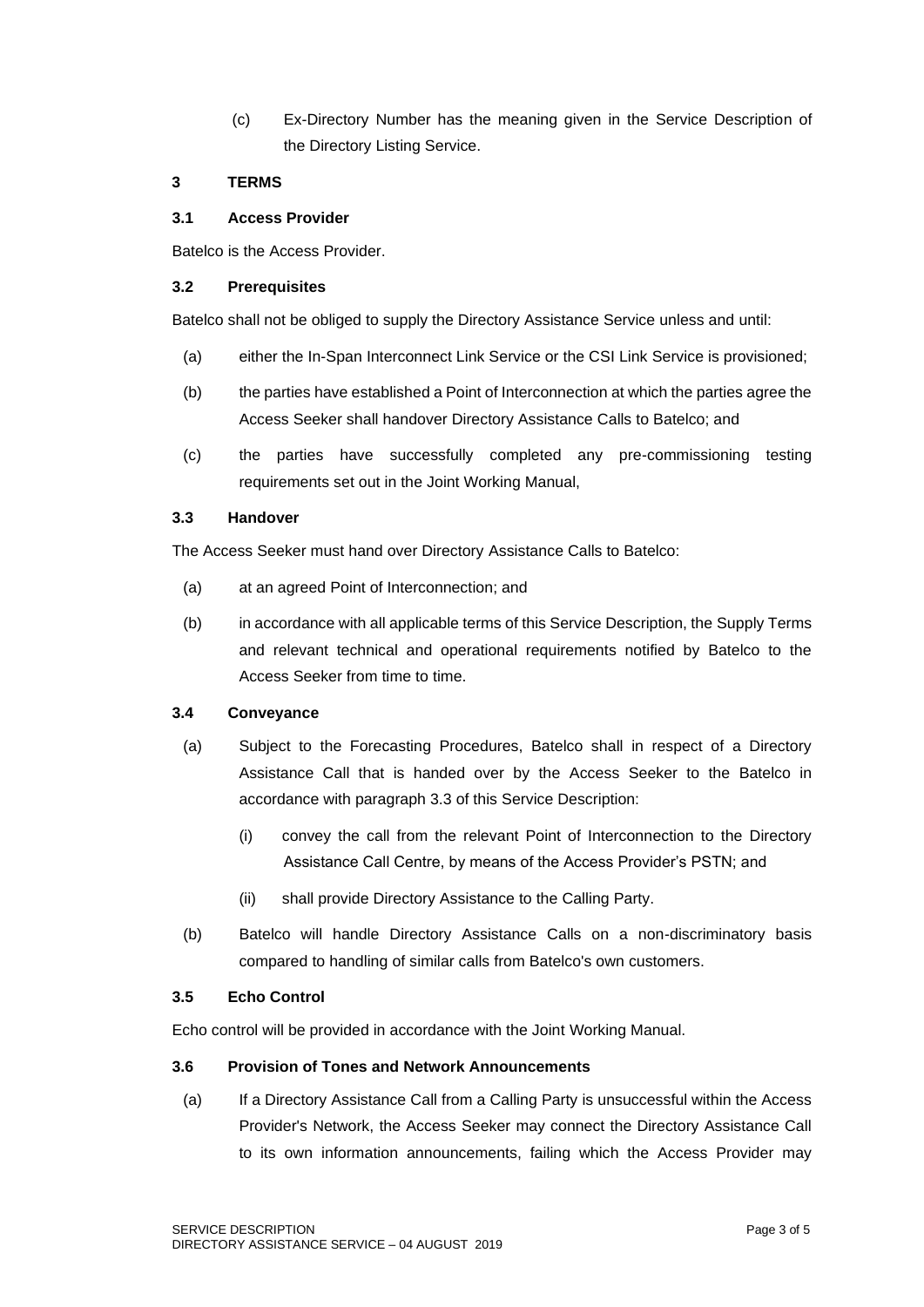connect the Telephone Call to information tones or network announcements. The Access Seeker shall pay the Charge specified in Schedule 3.

(b) Details of the requirements for information tones and network announcements will be set out in the Joint Working Manual.

# **3.7 Signalling Interconnection**

The transfer of signals to support the establishment, maintenance and clear down of the Directory Assistance Calls will be via the signalling interconnection specified in the Joint Working Manual.

# **3.8 Associated Information Signals**

- (a) The Directory Calls will be handed over to the Access Provider at the relevant Point of Interconnection with information signals provided in the associated signalling system.
- (b) The format of information in the signals referred to in paragraph (a) will be in accordance with ISUP specification set out in the Joint Working Manual.

# **3.9 Calling Line Identification**

- (a) The SS7 signalling provided by the Access Seeker must include the provision of CLI information in a format which allows Batelco to derive unambiguously the full Mobile Number or PSTN Number of the Calling Party to the full extent that the provision of such CLI information is capable of being supported by SS7 Signalling.
- (b) The Access Seeker must obtain from the Regulator any approvals or licences necessary for delivery of CLI information to Batelco.

## **3.10 Nature of Switchports**

- (a) Directory Assistance Calls will be delivered to the Access Provider at 2.048 Mbit/s Switchports via a Point of Interconnection.
- (b) The Switchports will operate at 2.048 Mbit/s in accordance with the Joint Working Manual.

### **3.11 Send and Receive Speech Levels**

The send and receive levels for speech will be in accordance with the Joint Working Manual.

### **3.12 Calling Number Display**

The parties will comply with the provisions relating to calling number display where set out in the Joint Working Manual.

### **3.13 Customer Billing**

The Access Seeker shall be responsible for billing the Calling Party for the end-to-end Directory Assistance Call.